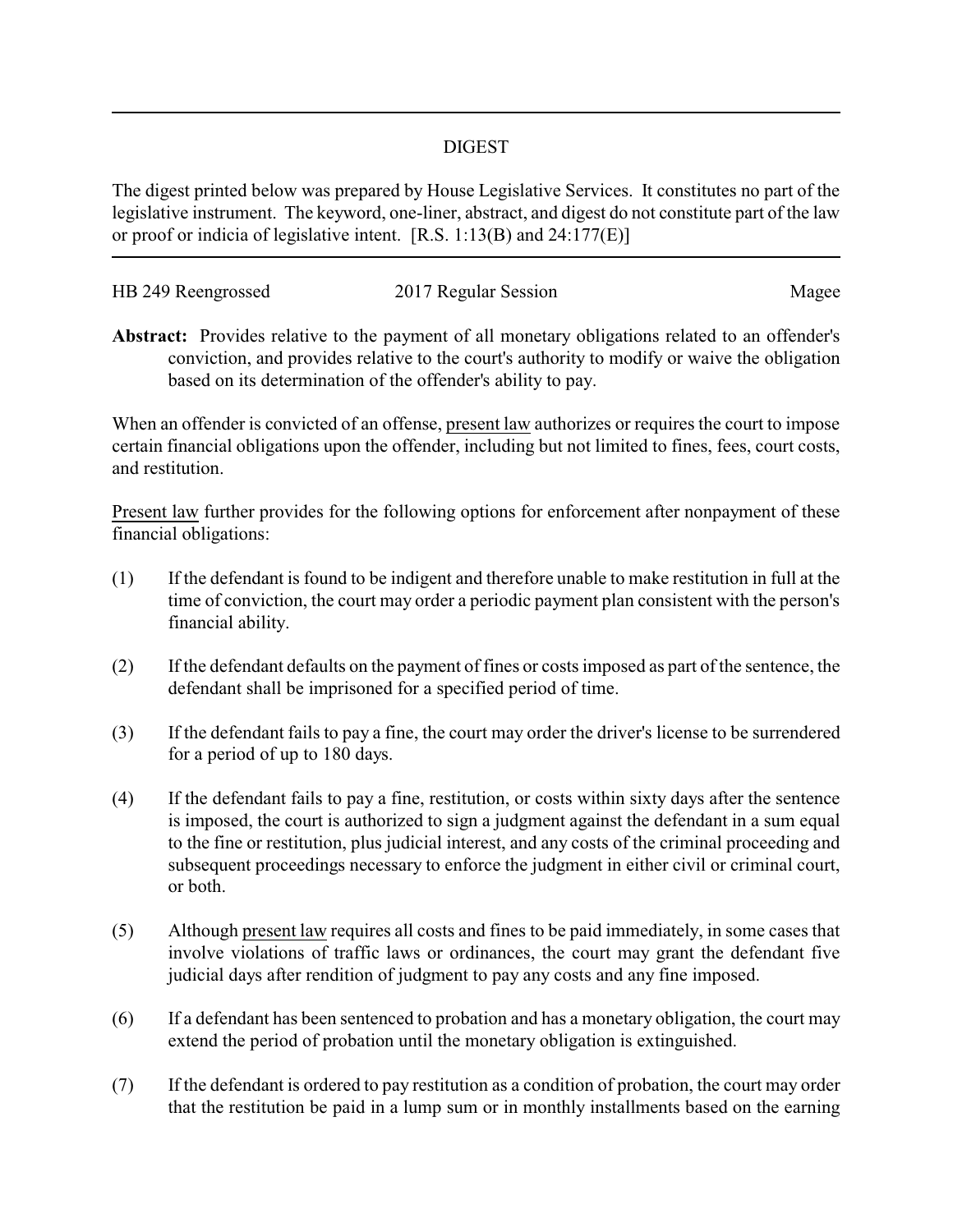capacity and assets of the defendant.

- (8) Prior to the enforcement of any restitution order, the defendant shall be notified of the right to have a judicial determination of the amount of restitution, cost, or fine.
- (9) The court may, in lieu of a monthly probation supervision fee, require the defendant to perform a specified amount of community service work each month if the court finds that the defendant is unable to pay the supervision fee.
- (10) Each district attorney's office is authorized to establish a special division in the office designated as the "restitution recovery division" for the administration, collection, and enforcement of victim restitution, victim compensation assessments, probation fees, and payments in civil or criminal proceedings ordered by the court, judgments entered which have not been otherwise vacated, or judicial relief given from the operation of the order or judgment. The district attorney is authorized to take all lawful action necessary to require compliance with court-ordered payments.

Proposed law makes the following changes to present law:

- (1) Provides that notwithstanding any provision of present law, prior to ordering the imposition of anyfinancial obligation, the court shall determine whether payment in full of the aggregate amount of all the financial obligations imposed upon the defendant would cause substantial financial hardship to the defendant or his dependents. This determination cannot be waived by the defendant.
- (2) Provides that "substantial financial hardship" has the same meaningas defined bypresent law (R.S. 15:175)relative to determinations of indigence for purposes of appointment of counsel.
- (3) Defines "financial obligation" as any fine, fee, cost, restitution, or other monetary obligation authorized by present law and imposed upon the defendant as part of a criminal sentence, incarceration, or as a condition of the defendant's release on probation or parole.
- (4) If the court determines that payment in full of the aggregate amount of all financial obligations imposed upon the defendant would cause substantial financial hardship to the defendant or his dependents, requires the court to either waive all or any portion of the financial obligations or order a payment plan that requires the defendant to make a monthly payment to fulfill the financial obligations.
- (5) In cases where restitution has been ordered, provides that half of the defendant's monthly payment shall be distributed toward the defendant's restitution obligation.
- (6) Provides that during any periods of unemployment, homelessness, or other circumstances in which the defendant is unable to make the monthly payment, the court or the defendant's probation and parole officer is authorized to impose a payment alternative, including but not limited to any of the following: substance abuse treatment, education, job training, or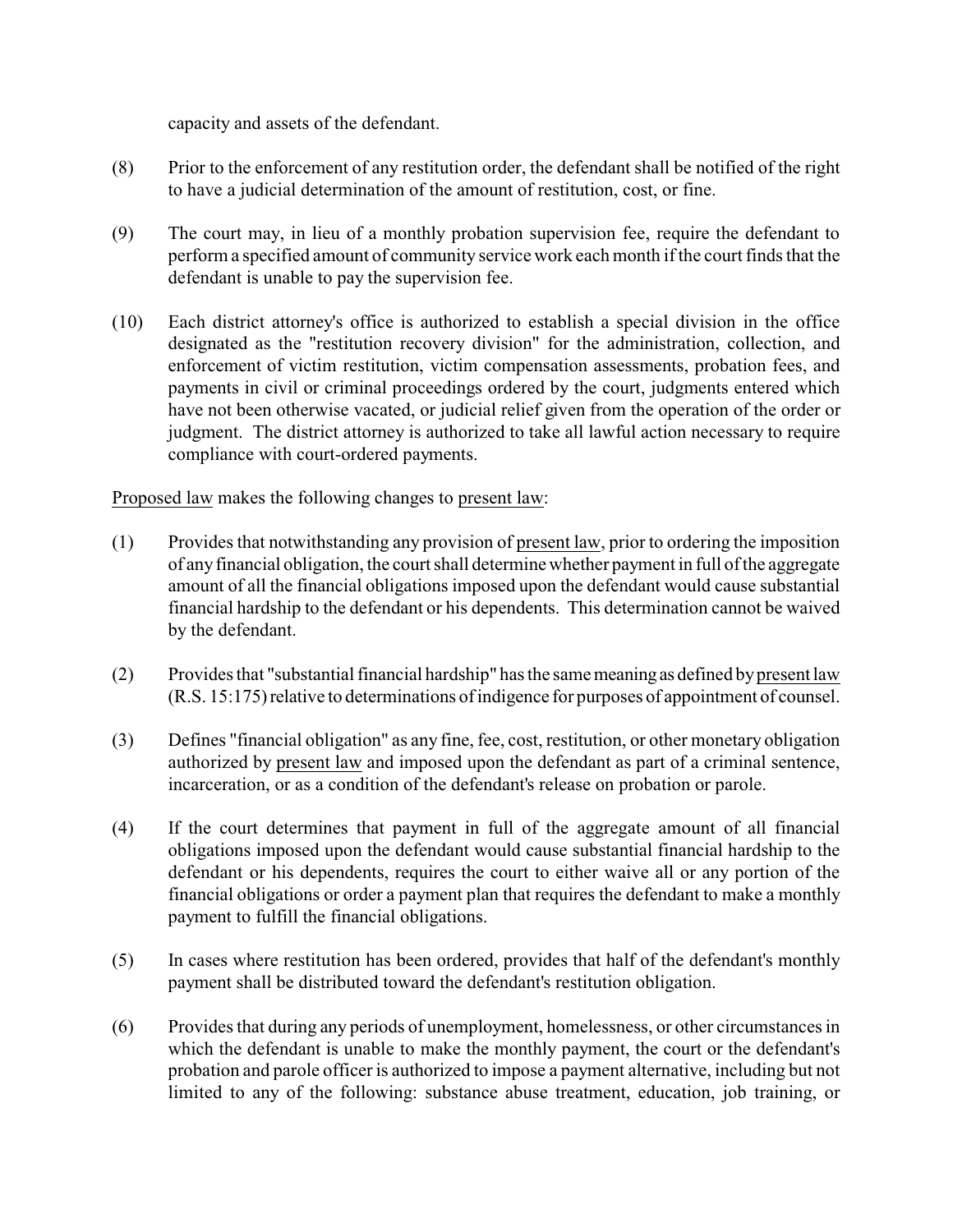community service.

- (7) If the defendant's circumstances and ability to pay change, authorizes the court, upon motion of the defendant or his attorney, to reevaluate the defendant's ability to continue the monthly payments and either waive or modify the defendant's financial obligation, or recalculate the amount of the monthly payment.
- (8) Provides that the defendant's outstanding financial obligations may be forgiven and considered paid-in-full if the defendant makes consistent monthly payments for either 12 consecutive months or consistent monthly payments for half of the defendant's term of supervision, whichever is longer.
- (9) Amends present law to provide that if it is determined, pursuant to proposed law, that payment in full of the aggregate amount of all financial obligations imposed upon the defendant would cause substantial financial hardship to the defendant or his dependents, the defendant cannot be imprisoned for failure to pay fines or costs imposed as part of the sentence.
- (10) Prohibits the court from extending a defendant's probation for the purpose of collecting any unpaid monetary obligation but allows the court to refer the unpaid monetary obligation to the office of debt recovery pursuant to present law (R.S. 47:1676). Further amends the present law definition of "agency" to include courts solely for the purpose of recovering unpaid monetary obligations that remain at the end of the defendant's probation period.
- (11) If a court authorizes a payment plan pursuant to proposed law and the defendant fails to make a payment, requires the court to serve the defendant with a citation for a rule to show cause why the defendant should not be found in contempt of court and provides the information that must be included in the notice.

Effective Aug. 1, 2018.

(Amends R.S. 47:1676(B)(1) and C.Cr.P. Arts. 883.2(D), 884, 885.1(A), (C), and (D), 888, 894.4, 895.1(A)(1) and (2)(a) and (E), and 895.5(C); Adds C.Cr.P. Art. 875.1)

## Summary of Amendments Adopted by House

- The Committee Amendments Proposed by House Committee on Administration of Criminal Justice to the original bill:
- 1. Remove the provision that presumes "substantial financial hardship" if the defendant has been deemed "indigent" for purposes of appointment of counsel pursuant to present law.
- 2. Authorize the judge to refer any unpaid monetary obligation that remains at the end of the defendant's probation period to the office of debt recovery in the Dept. of Revenue pursuant to present law.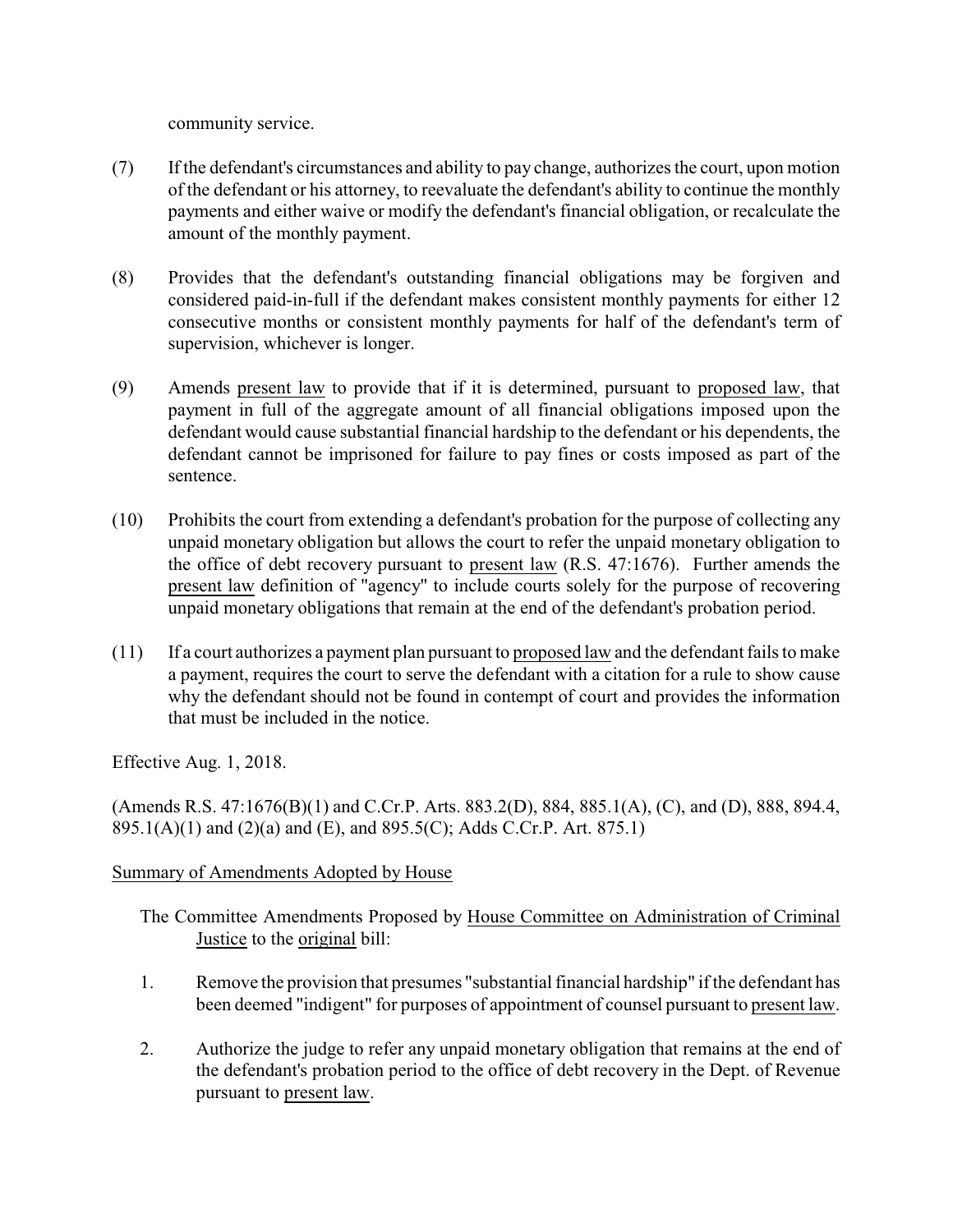3. For the purpose of the provisions of present law regarding the recovery of unpaid debt by the office of debt recovery, amend the definition of "agency" to include courts only for the purpose of recovering unpaid monetary obligations that remain at the end of the defendant's probation period.

## The House Floor Amendments to the engrossed bill:

- 1. Remove the limit of fifteen hours as the maximum amount of hours of community service authorized as a payment alternative when a defendant is unable to make a monthly payment.
- 2. Remove the proposed prohibition on suspending the driving privileges of a defendant who fails to pay a criminal fine if the court has determined pursuant to proposed law that payment in full of the aggregate amount of all financial obligations imposed upon the defendant would cause substantial financial hardship to the defendant or his dependents.
- 3. Restore present law relative to the court's authority to order the defendant to pay judicial interest on any fine, cost, or restitution to the victim that the defendant has failed to pay.
- 4. Remove the proposed prohibition on enforcing through civil process an unpaid fine, cost, or restitution to the victim if the court has determined pursuant to proposed law that payment in full of the aggregate amount of all financial obligations imposed upon the defendant would cause substantial financial hardship to the defendant or his dependents.
- 5. Remove the proposed law requirement that a determination be made pursuant to proposed law of whether payment in full of the aggregate amount of all financial obligations imposed upon the defendant would cause substantial financial hardship to the defendant or his dependents prior to enforcing an order for restitution, fines, or costs through a civil money judgement in favor of the person to whom restitution, costs, or fines is owed.
- 6. Restore present law which authorizes the court to require the defendant to perform a certain amount of community service work each month in lieu of a monthly probation supervision fee.
- 7. Restore the district attorney's present law authority to file a petition for revocation of probation, to file a petition to show cause for contempt of court, or institute any other civil or criminal proceedings authorized bylaw to require compliance with court-ordered payments.
- 8. Remove the proposed law provision which required the court to send a notice to the defendant containing certain information prior to authorizing the issuance of a warrant of arrest for a missed payment or missed court appearance related to the defendant's failure to make certain payments.